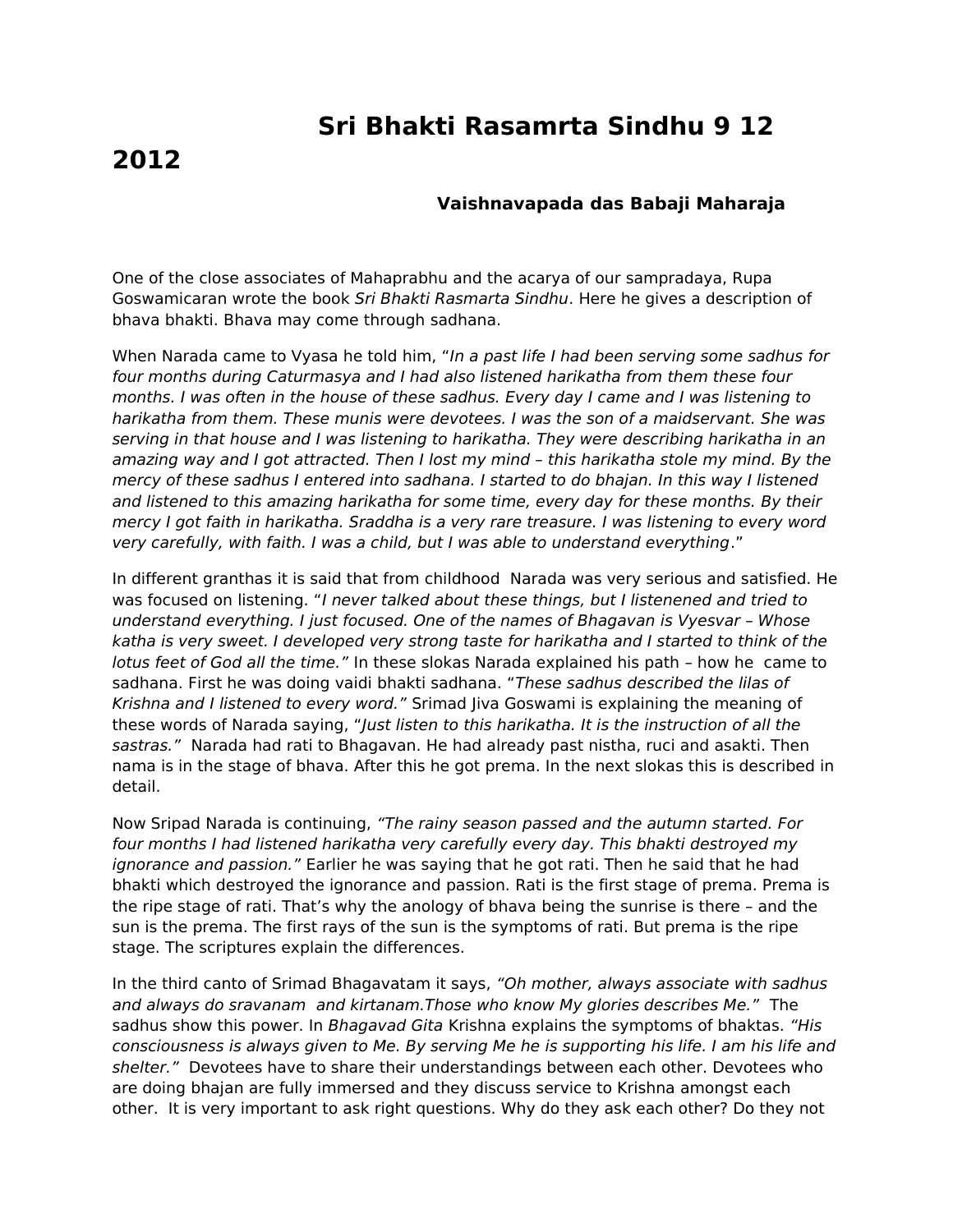know something? No, it is because they always want to listen harikatha. They want to praise Krishna. They are very satisfied and happy - completely satisfied. Sadhus share their understandings between themselves. We should serve these kind of sadhus with love. Krishna says, "I am coming Myself, eager to listen to them." Without any effort, all desires will be fulfilled to one who with faith listens to this harikatha. Slowly such a person will reach bhava and prema. By listening and listening he will first get sraddha and he will then do sadhana. Then he will reach asakti and when asakti becomes very deep, he will reach bhava bhakti – rati. And when rati becomes deep, that will be bhakti. By bhakti we mean prema. Sadhana bhakti - bhava bhakti -prema bhakti. Rati and bhava are synonyms. In some books it says bhava and in other books it says rati. It is the same meaning.

Narada described this example from his life. Rupa Goswami wrote these two slokas describing Narada. He described his sadhana – how he first got vaidhi sadhana by practising. But in raganuga bhakti it is not the same. Vaidi bhakti bhava and vaidhi bhakti prema. Narada was worshipping Narayana. In the next sloka it is clearly explained that Narada was worshipping Vishnu. Bhakti to Narayana is vaidhi bhakti. In raganuga bhakti no one wants to reach Nrsinga or Vishnu. In Vaikuntha and Ayodhya there is aishvarya and aishvarya is an obstacle for Vrajavasis. They are following raganuga bhakti, but everything else is not raganuga. That's why, worshipping Vaikuntha or Ayodhya is all vaidhi bhakti. In Vaikuntha there is aishvarya jnana and this is an obstacle for reaching supreme love. Even in Mathura raganuga does not appear. Only Vrajavasis have raganuga bhakti. Narada worshipped Maha Vishnu. But his life was an example how he got bhava and prema in vaidhi.

There is an example of raganuga marg of one girl in the Padma Purana. Candrakanti was her name. She was such a fortunate girl. She got raganuga bhakti – kamanuga bhakti. Not dasya raganuga and not sakya raganuga. Like Gopa Kumara - he had sakya raganuga bhakti. Brihad Bhagavatamrta describes this. His disciple was Janasarma. This Candrakanti did not even have vatsalya, but kamanuga raganuga bhakti – or sakhi bhava. She was singing near the deities all night. Padma Purana says that she was engaged in sadhana. She felt that Krishna was her beloved and she worshipped Shyama like the Vraja gopis. She was dreaming to get to rasalila. She was hoping to be accepted in the rasa dance. She was singing, dancing and meditating on this rasalila in front of the deities. She saw the deities with love – and she was engaged in sadhana. All night she was dancing in front of the deities. Her bhava had been reached through sadhana. This is an example of raganuga sadhana. When she reached siddhi, Radharani accepted her as Her sakhi. There are many descriptions how devotees reach the feet of Radharani. This was the example of Candrakanti - how she reached the feet of Krishna and became the sakhi of Radharani. There are many examples of Krishna devotees who got bhava and prema by mercy. This is one kind – someone who is not doing any sadhana. Just by mercy of Krishna or His devotee they get bhava.

There are three types of mercy – mercy of Krishna by darshan, by word or touch. To somebody Bhagavan can give darshan and bless him. "May you have bhakti without any cause." Krishna can bless in this way. There are nitya siddhas and sadhana siddhas – they are different. Bhagavan gave blessings to Narada. He said, "You were so eager to meet Me. I am blessing you with bhakti." Immediately Narada got bhava. It didn't say anything about sadhana. He was doing sadhana, but he got bhava by the blessing of Bhagavan.